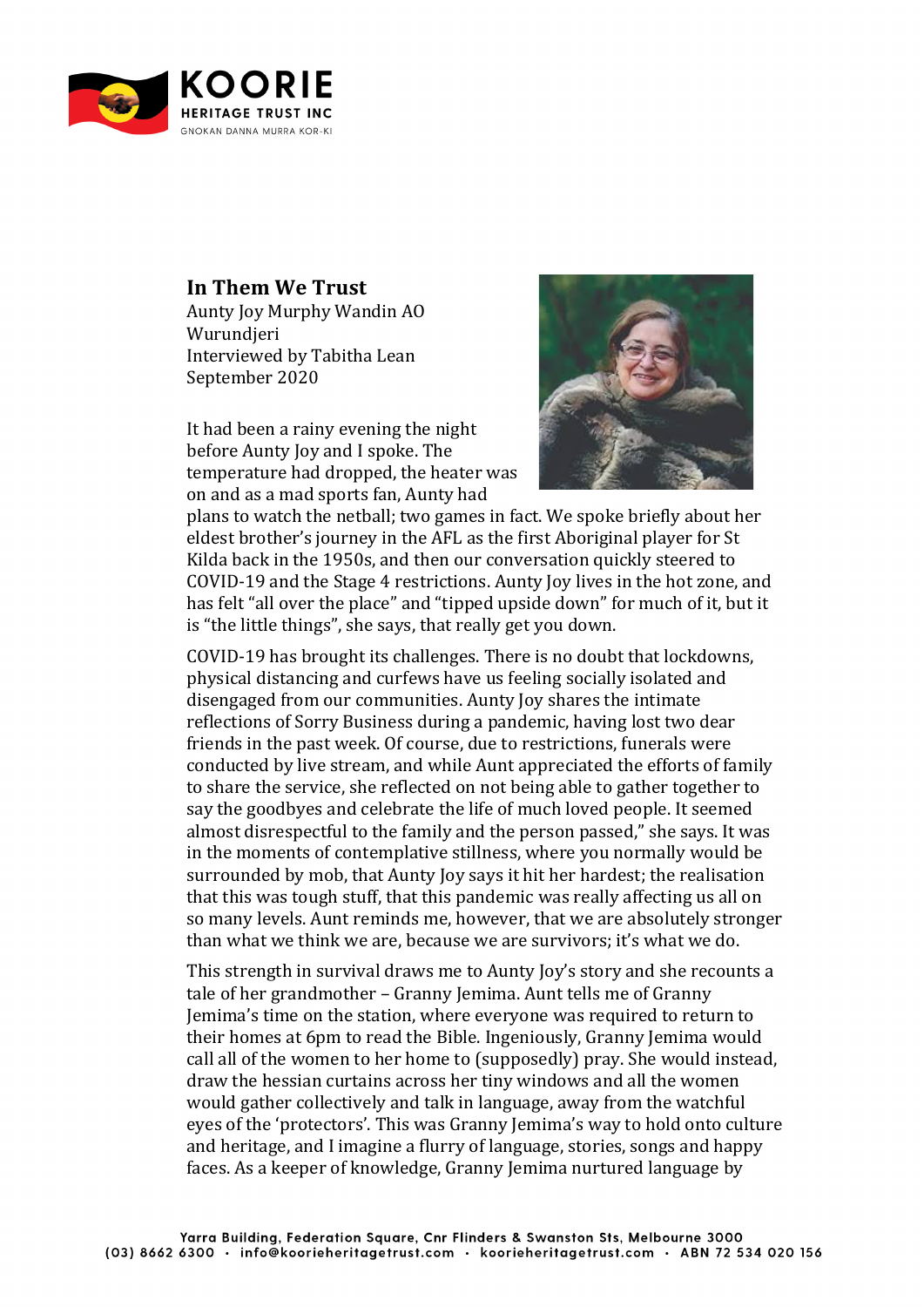

keeping it all at home and close to her heart. Aunty loy tells me: "We are the gatherers, and language is an important part of culture still to be gathered." This story reminds me that in our community, in order to survive, we have to just keep keeping on.

With preservation of culture on our mind, our varn shifts to Country. I talk about the tyranny of distance and my longing for home. Aunty loy tells me how lucky she feels to have been born on Country and to still live on Country: "No matter where I have travelled across the world, I am at home here, and I have that sense of belonging. The ancestor spirits are always with me." Aunty Joy tells me that especially during COVID, she has felt that culture has really been helping keep her afloat: "When I spiral down, it is Country that will bring me back." Aunt says this is also a time of reflection, and she tells me how the current COVID restrictions have her thinking about how her ancestors managed at the beginning of colonisation with all that they had to contend with. Aunty Joy talks about the oppressive nature of all of the current rules and restrictions which she describes as "stinking" of authority", and while she feels lucky to have no experience of those colonial times past and how badly her ancestors were treated, she believes the pandemic is a very good reminder. The varn takes us back, and again we are reminded of the strength in survival of our people past.

Talking of survival and strength, Aunty Joy shares her concerns about the very real and oppressive impact of COVID-19 on youth in prisons. Aunt tells me that the kids inside have been locked up for 23 hours a day, and how her heart breaks for them, knowing her and others can't go in and see them. Aunt tells me that COVID has closed the door on activities for the youth inside and the kids only have access to an iPad for 30 minutes a day: "They barely get on and they have to hand it over." Aunty Joy laments that Justice are providing no additional means for kids to stay connected to families, and remains concerned for the worried parents. Aunt praises the kids for doing the right thing and "not acting up" during this time. We talk about the Council of Elders that has been established to support kids in the youth justice centres. Aunty Joy explains how these kids just "need someone to love, to look up to, to understand them."

I think how beautiful it is, and how typical also, that it is our old people, our wisest ones, building these relationships and caring for our kids as they walk that long hard road to the outside world. As we finish our call so Aunty can catch her netball games, Aunty Joy offers to yarn sometime in the future to help connect me with some family, and this sums up this beautiful Elder: giving and kind, open and honest, a storyteller, a memory and knowledge keeper, and an amazingly strong woman who has so much